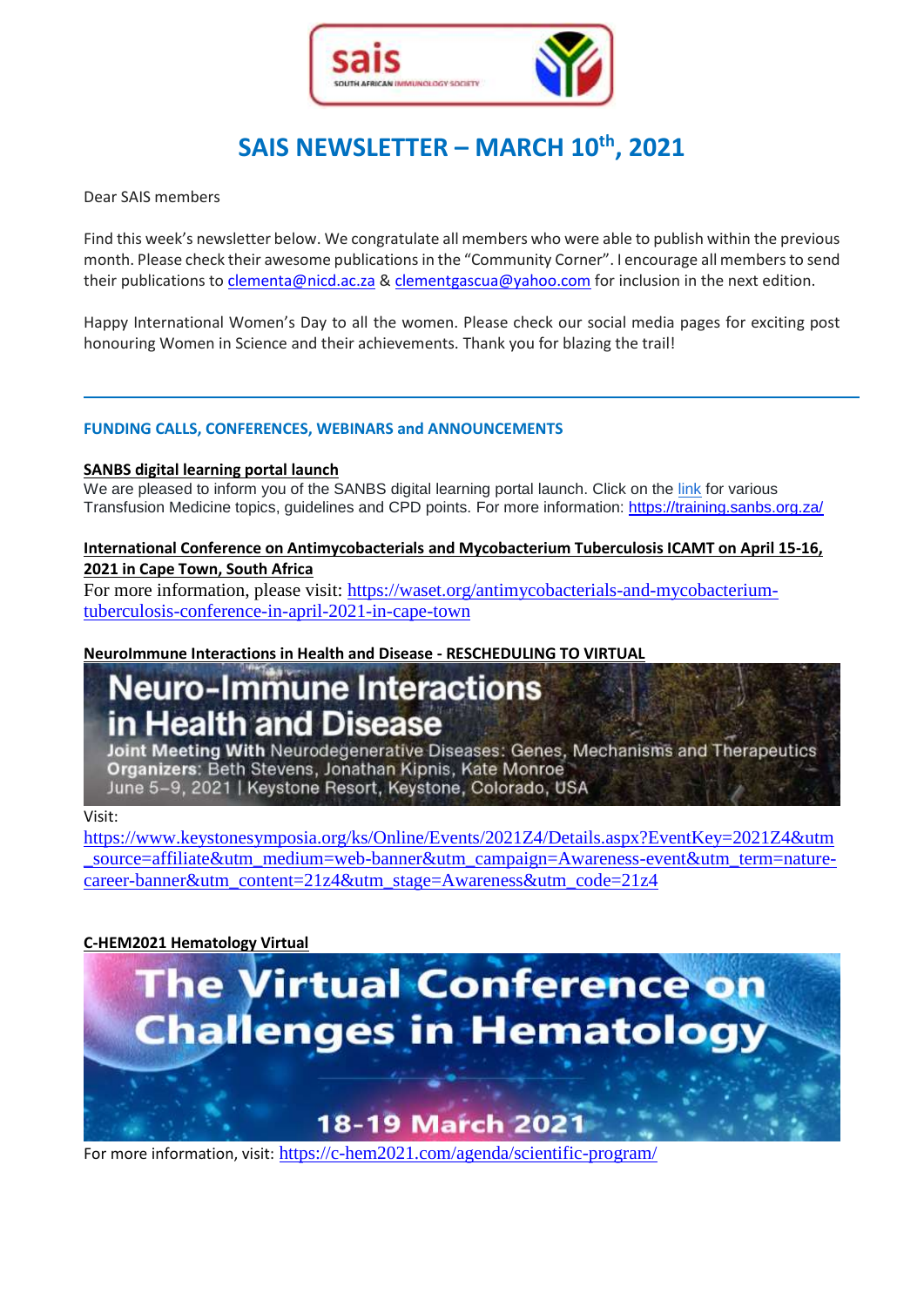

**15th International Conference on Tuberculosis - May 24-25, 2021 in London, United Kingdom** For more information on Abstraction submission and scholarship, please visit: <https://waset.org/tuberculosis-conference-in-may-2021-in-london>

### **COMMUNITY CORNER – PUBLICATIONS FROM SAIS NETWORK**

Paediatric Inflammatory Multi-System Syndrome. What should we look out for in South Africa? CL Hendricks, R Green, F Mustafa, MS Pepper, S Afr Med J 2020;110(9):832-834. <https://doi.org/10.7196/SAMJ.2020.v110i9.15062>

COVID-19 in children: Should we be worried? CL Hendricks, R Green, S Afr Med J 2020;110(9):864-868. <https://doi.org/10.7196/SAMJ.2020.v110i9.15023>

The COVID-19 treatment landscape: A South African perspective on a race against time. CL Hendricks, CL Herd, M Nel, G Tintinger and MS Pepper, Front. Med. 8:604087[. https://doi.org/10.3389/fmed.2021.604087](https://doi.org/10.3389/fmed.2021.604087)

Gous, E., Ally, M.M.T.M., Myer, P.W.A., Suleman, F.E. (2020). "Simple erosion narrowing score of the hands as a predictor of spine subluxation in rheumatoid arthritis." SA Journal of Radiology 24(1), 1-6.Meyer PWA. Confirming anaphylaxis postmortem using serodiagnostic tests. Journal of Clinical Pathology. 2020. jclinpath-2020-207056[. http://dx.doi.org/10.1136/jclinpath-2020-207056](http://dx.doi.org/10.1136/jclinpath-2020-207056)

Rossouw, E., Mrauer, M., Meyer, P.W.A., Du Plessis, N.M., Avenant, T., Mans, J. (2021). "Virus Etiology, Diversity and Clinical Characteristics in South African Children Hospitalised with Gastroenteritis." Viruses 13(2).

Kwofie, L., Anderson, R., Steel, H., Meyer, P.W.A. (2021) "Evaluation of three different laboratory methods to detect preformed human leukocyte antigen antibodies in a South African kidney transplant population". African Health Sciences (in press-WKR0-2019-11-1346.R1).

#### **INTERESTING READS**

**Antibody Resistance of SARS-CoV-2 Variants B.1.351 and B.1.1.7** <https://www.nature.com/articles/s41586-021-03398-2>

**Covid-19 deaths in Africa: prospective systematic postmortem surveillance study** <https://www.bmj.com/content/372/bmj.n334>

**Pregnancy, Postpartum Care, and COVID-19 Vaccination in 2021** <https://jamanetwork.com/journals/jama/fullarticle/2776447>

**COVID-19 Vaccination in Pregnant and Lactating Women** <https://jamanetwork.com/journals/jama/fullarticle/2776449>

**Neutrophil Extracellular Traps, Disease Severity, and Antibiotic Response in Bronchiectasis** [https://www.thelancet.com/journals/lanres/article/PIIS2213-2600\(20\)30504-X/fulltext](https://www.thelancet.com/journals/lanres/article/PIIS2213-2600(20)30504-X/fulltext)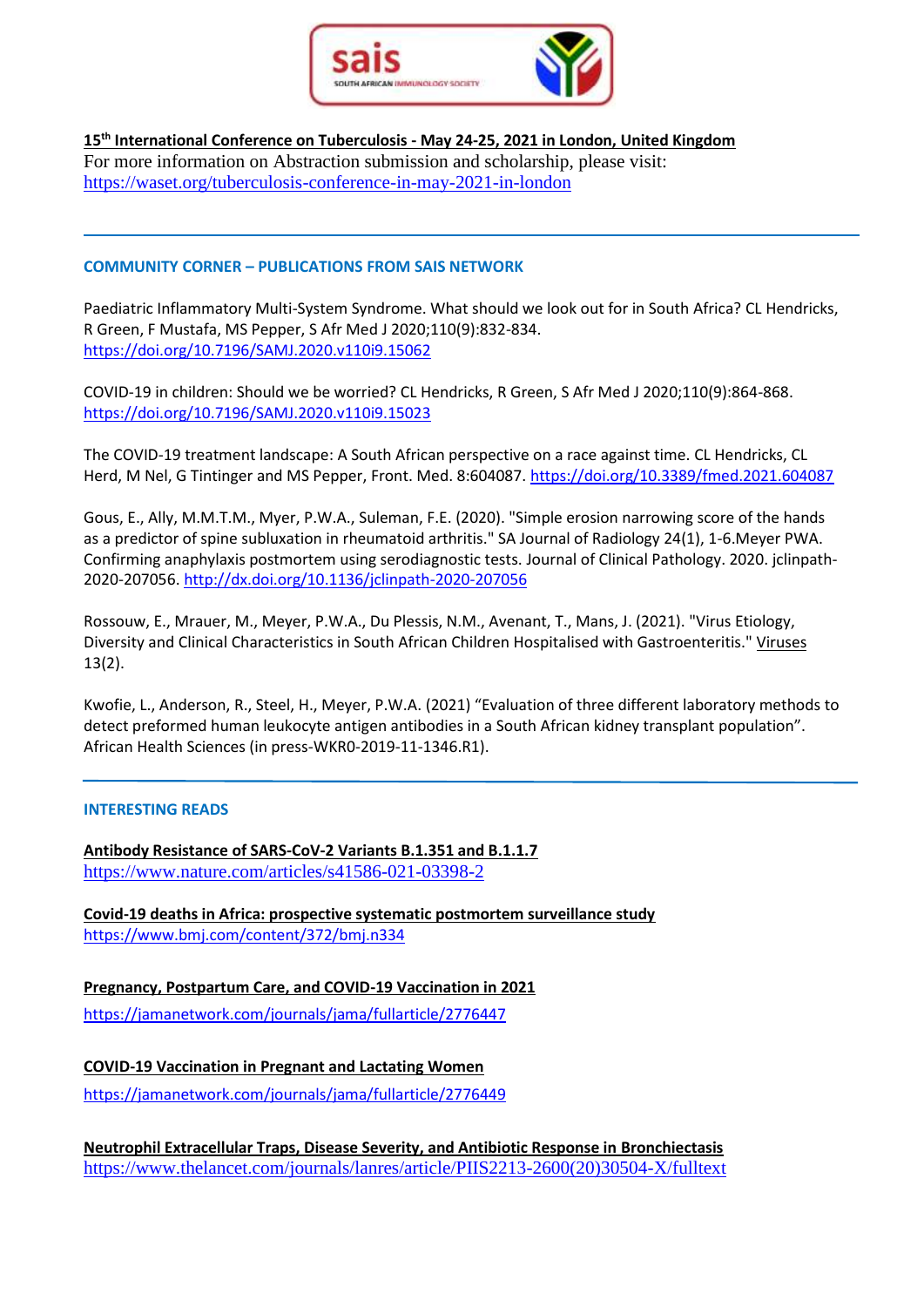

**Circulating CD14+HLA‐DRlo/− monocytic cells as a biomarker for epithelial ovarian cancer progression** <https://onlinelibrary.wiley.com/doi/10.1111/aji.13343>

**Transient depletion of CD4+ cells induces remodeling of the TCR repertoire in gastrointestinal cancer** <https://cancerimmunolres.aacrjournals.org/content/early/2021/03/05/2326-6066.CIR-20-0989>

## **DNA-double strand breaks enhance the expression of major histocompatibility complex class II through the ATM-NF-κΒ-IRF1-CIITA pathway**

<https://www.nature.com/articles/s41417-021-00302-y>

**TCR-like CARs and TCR-CARs targeting neoepitopes: an emerging potential** <https://www.nature.com/articles/s41417-021-00307-7>

**The tumor-suppressive role of microRNA-873 in nasopharyngeal carcinoma correlates with downregulation of ZIC2 and inhibition of AKT signaling pathway** <https://www.nature.com/articles/s41417-020-0185-8>

## **FOXO3-induced lncRNA LOC554202 contributes to hepatocellular carcinoma progression via the miR-485- 5p/BSG axis**

<https://www.nature.com/articles/s41417-021-00312-w>

**Variant-proof vaccines — invest now for the next pandemic** <https://www.nature.com/articles/d41586-021-00340-4>

## **Serum markers of B cell activation in pregnant women with atopic asthma**

<https://onlinelibrary.wiley.com/doi/abs/10.1111/aji.13414?campaign=wolacceptedarticle>

## **JOBS and POSITIONS**

## **South African National Blood Service (SANBS) - Medical Director**

SANBS provides an essential service within South Africa and is rated amongst the best in the world in the provision of blood and blood products, as well as in relation to the research and training provided. Interested candidates should submit a detailed **CV and covering letter**, motivating why they should be considered for the position, to application@odgersberndtson.co.za citing the reference SANBS Medical Director.

## **Professor/Associate Professor & Head: Division of immunology, Department of Pathology University of Cape Town Faculty of Health Sciences & The National Health Laboratory Service (NHLS)**

Enquiries about this position should be directed to Professor Raj Ramesar, Head: Department of Pathology at Raj.Ramesar@uct.ac.za. To apply, please e-mail your CV, cover letter and other documents in a single pdf file to Ms Vathiswa Mbangi at recruitment05@uct.ac.za. You can download UCT Application Form:

<http://forms.uct.ac.za/hr201.doc>. Closing date: **22 March 2021**

## **Project Scientists - [University](https://www.godiscoverylab.com/) of California Los Angeles (UCLA)**

For more information regarding the G.O. Laboratory, please visit [www.godiscoverylab.com.](http://www.godiscoverylab.com/) To apply for this position, please email your CV to [GoDiscoveryApps@mednet.ucla.edu](mailto:GoDiscoveryApps@mednet.ucla.edu)